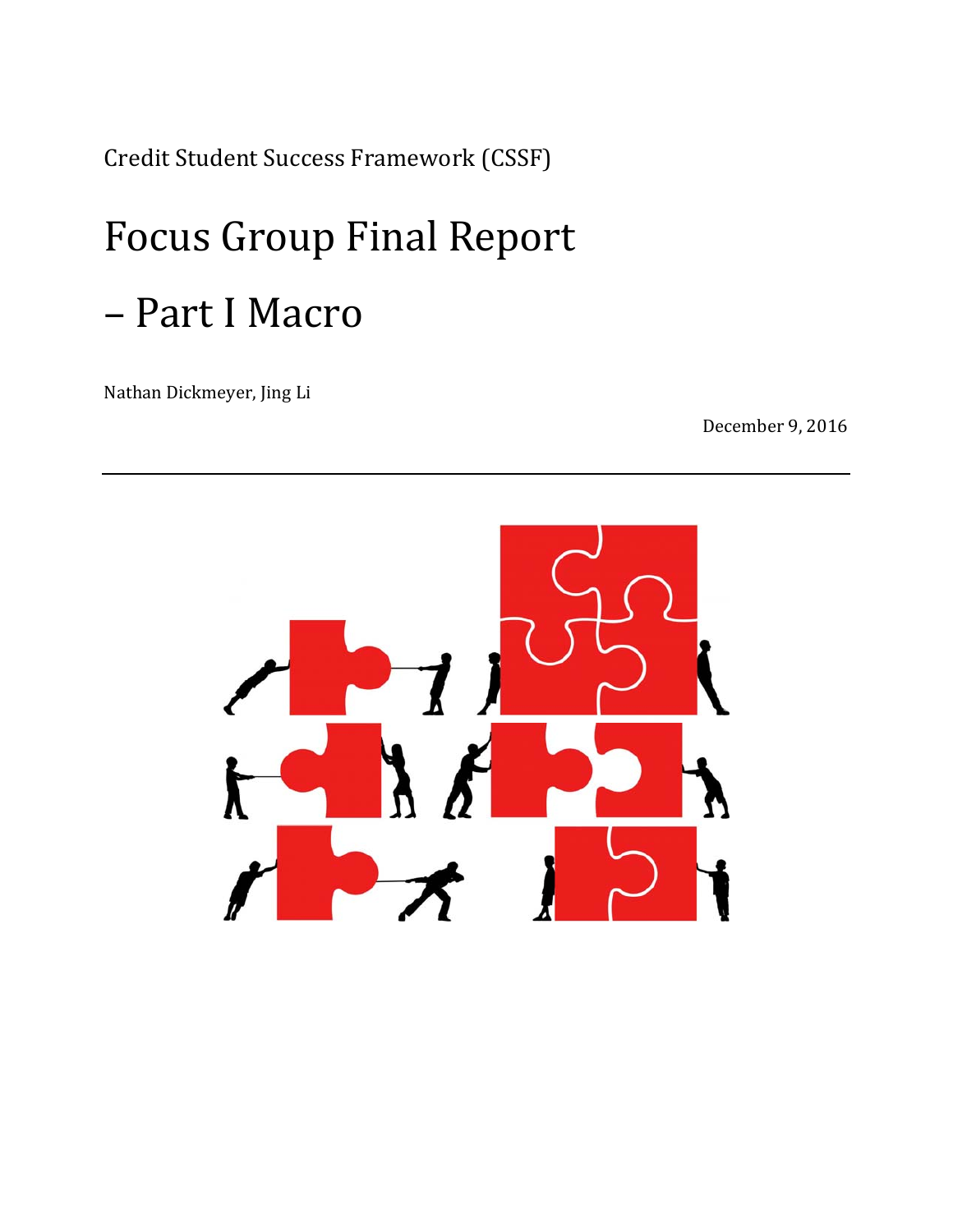# Purpose of this study

To understand student perspective and experience of academic (i.e., academic path, measuring college feasibility, career services) at LaGuardia Community College. More specifically, what multiple lenses. The final report consists of two parts: Part I synthesizes student's perception of their college life at the macro level; and Part II presents student experience at the micro progress, learning support) and non-academic support services (i.e., support communities, and how students perceive, feel and think about their experience at the college through level. 

# Goal of this macro study

Our goal with the focus groups was to find and present how the student experiences LaGuardia, focused on the six areas of the Credit Student Success Framework: 1) Academic path; 2) Support communities; 3) Measuring progress; 4) College feasibility; 5) Career services; and 6) Learning support.

To make sense of the experience, we have presumed a model of student decision making, these options. While facing the decision, students have feelings or affect about each of these where students face a series of decisions that help them maneuver through various obstacles that might prevent them from completing a degree, while seeking leverage to improve their chances of success. Students face each decision with a level of awareness of the decision and some knowledge of outcomes associated with choices. LaGuardia policies frame the limits of outcomes and the decision itself. Often these feelings are key components of positive and negative feedback loops that change how students approach future decisions.

Information represents a sort of sea in which a student floats as he or she moves through this of knowledge is a social process, greatly influenced by the trust one shares with those who effective behavior in the future or negative feedback loops that decrease activity in an area in multi-dimensioned decision space. Knowledge has been said to be social and the accumulation purport to have knowledge. Information provides awareness that choice exists and describes outcomes. Choice leads to behaviors and may trigger positive feedback loops that fosters the future.

exists, we must assess whether the student was aware. We must understand whether the deciding not to apply (saving the time). We must also understand how the student felt about the choices. Did the student feel that they were not worthy of a scholarship and should not apply? Did this set up a negative feedback loop of affect that leads to further withdrawal from As an example, take the decision to apply for outside scholarships. Although the information student understood what the outcomes were of deciding to apply (taking the time) against the process of seeking additional financial support?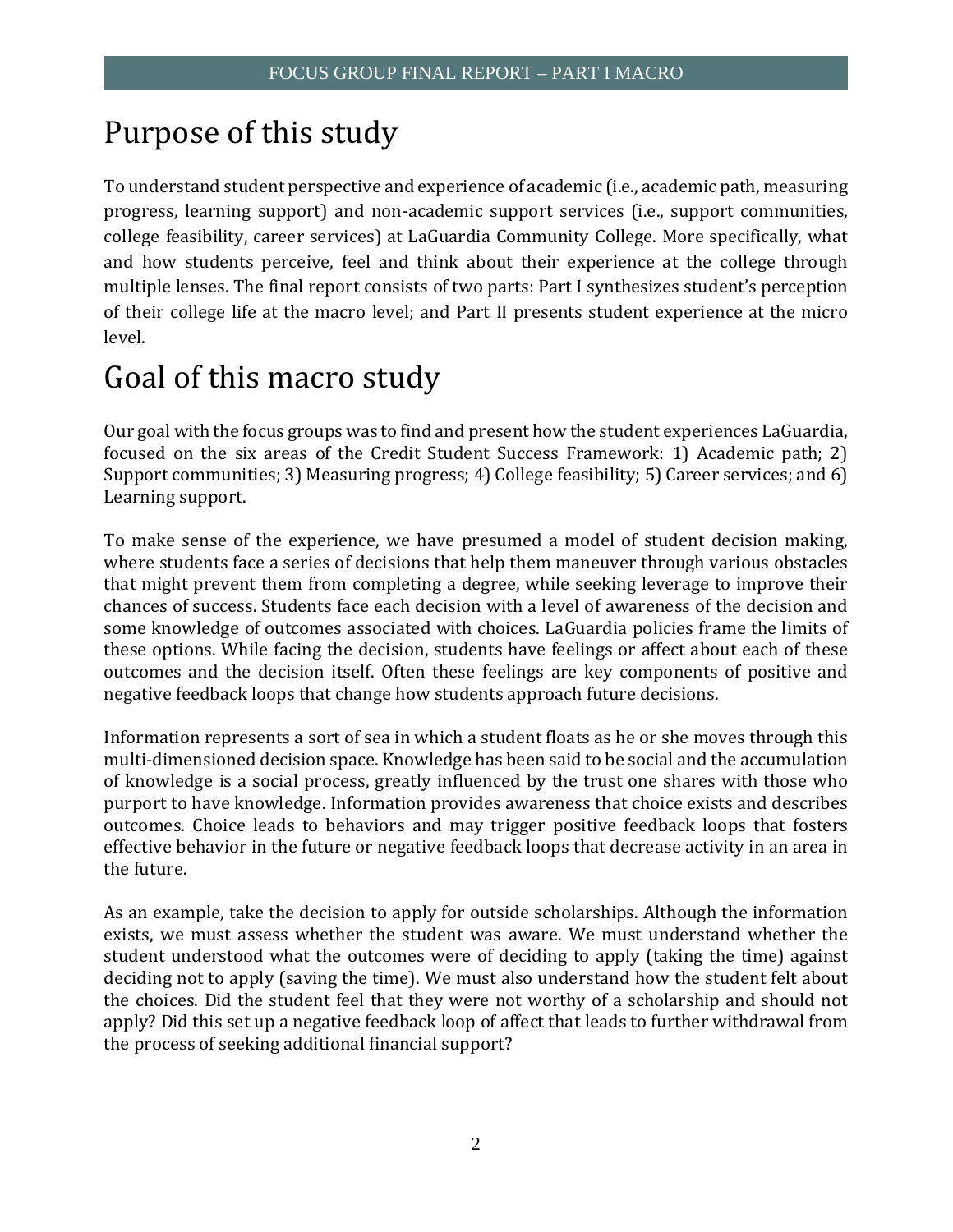# Framework

We have therefore created a seven-part framework to analyze a series of decisions that students discussed within the focus groups:

- 1) Information
- 2) Information blocks
- 3) Decisions
- 4) Policy (decision blocks)
- 5) Behaviors (decision outcomes)
- 6) Emotional state
- 7) Feedback loops

To employ this framework, we developed the following coding structure in Nvivo. The tree nodes cover the above seven parts with further classifications. More specifically, Information, Information blocks, and policy (decision blocks) are from the node Information Input; Decisions and Behaviors (decision outcomes) are from the node Action; Emotional State is from the node Feelings, and Feedback loops is from the node Future Decision.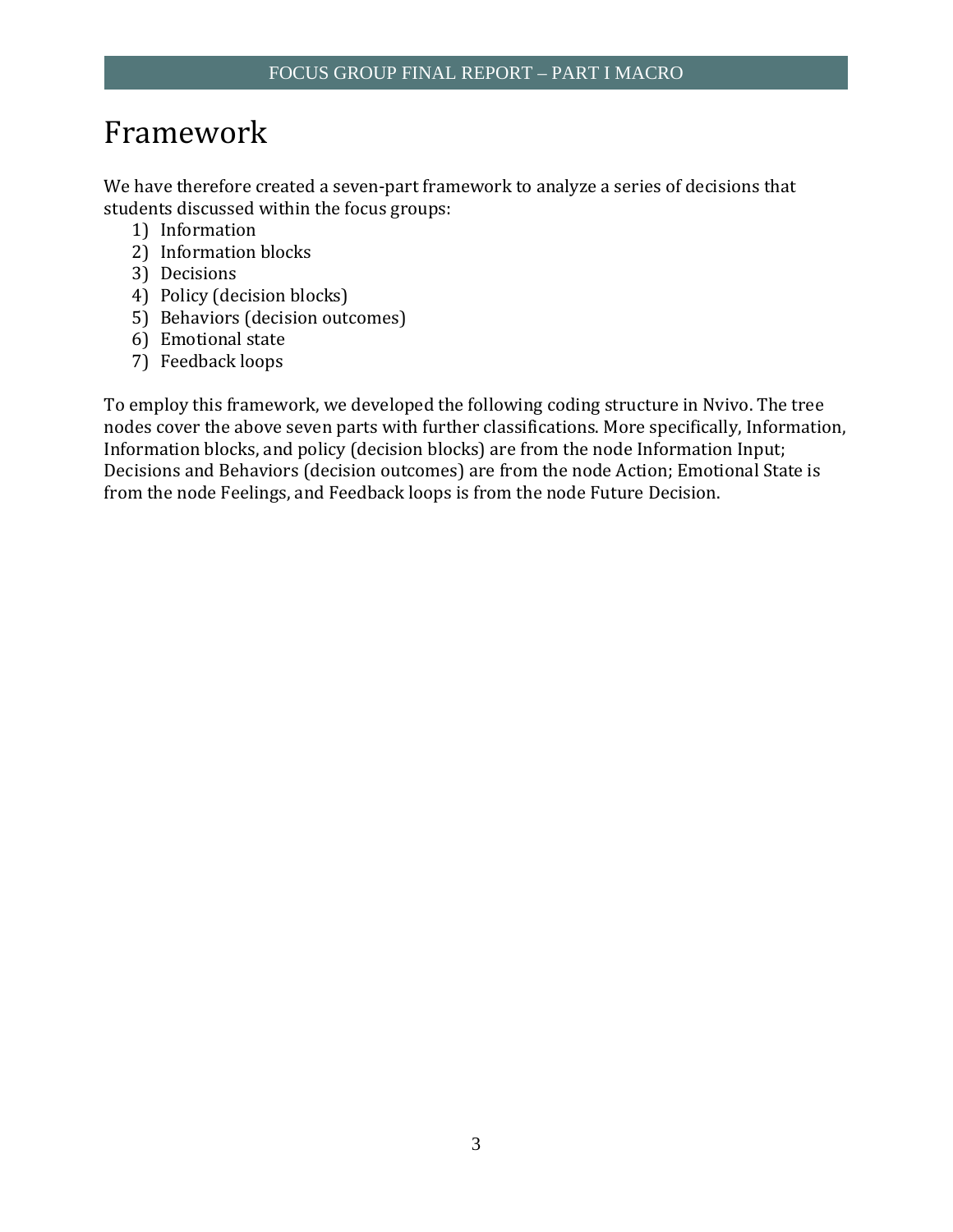

*Figure 1 NVivo Coding Structure for Decision Space* 

# Decision Space by Domain

For each group we provide below a grid with a summary of the student experience within each of the seven decision elements. The grid is followed with excerpts from the focus group transcripts, which support our summary of the student experience for that element. In some cases we did not find any evidence to use for one or more of the seven decision elements, especially future choices (feedback loops) and LaGuardia policies that had an impact.

True "findings" are difficult to pull from this evidence. The central question of the project seems to be: How can LaGuardia increase and maintain a student's momentum toward success? Nevertheless, this stage of the project is focused on understanding the student experience. Thus, it may be premature for us to "find" that "LaGuardia improves momentum by doing X." Our findings are simply this is how the student experiences the information, policies, choices and outcomes of going to LaGuardia.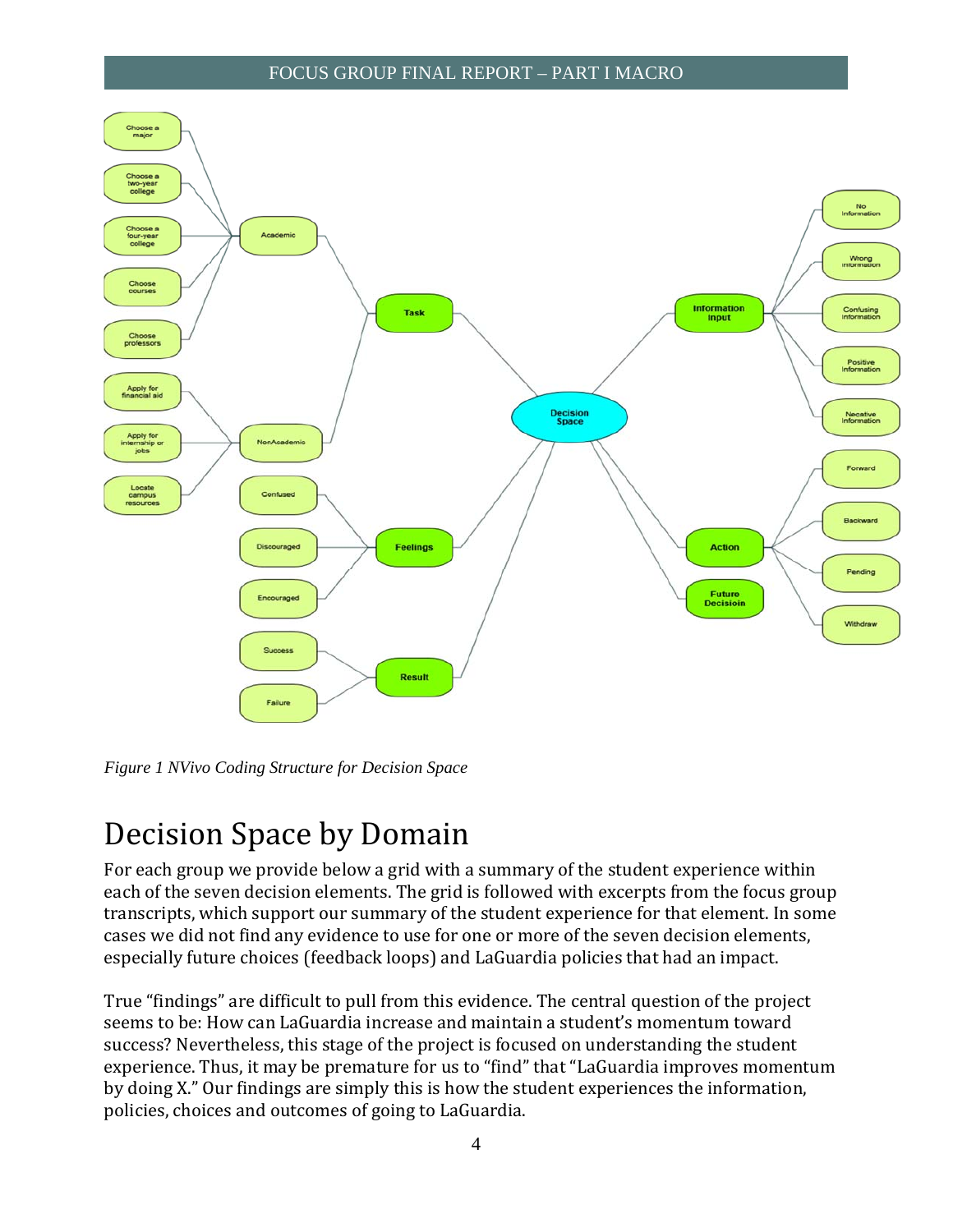# Academic path

Three decisions are highlighted here. Two of them involve choosing classes and the third involves preparing to transfer. Information seems to be an issue with the students used as examples here.

| <b>Decision Space</b>                      | Example 1                             | Example 2                              | Example 3                                                   |
|--------------------------------------------|---------------------------------------|----------------------------------------|-------------------------------------------------------------|
| Information                                | Advisor told me                       | Degree Audit                           | <b>Transfer Fair</b>                                        |
| Information<br>blocks                      | Advisor didn't<br>recommend           | No prerequisites<br>listed             | Didn't know about the process                               |
| Decisions                                  | Sat in the physics<br>class           | Checked with the<br>department         | Visited the transfer office                                 |
| Policy<br>(decision<br>blocks)             | N/A                                   | Had to take the<br>prerequisites first | Had to submit the Intent to<br>Graduate before the deadline |
| <b>Behaviors</b><br>(decision<br>outcomes) | Dropped the class                     | Delayed a year                         | Sent out the belated transfer<br>package                    |
| Emotional<br>State                         | Lucky to have a<br>good advisor       | Annoyed                                | Mad because I was<br>misinformed or not informed<br>at all. |
| Feedback Loop                              | Listen to the<br>advisor all the time | N/A                                    | N/A                                                         |
| <b>Sources</b>                             | Group1Round1                          | Group4Round2                           | Group5Round2                                                |

[Example 1] *She saw the physics class and she said, "You're not majoring in any type of science?" I told her no and she said, "Get out of the physics class." But I like physics and in high school I was great at physics, but she said not at this level. She told me that she would keep an astronomy class open for me, because that was my second choice, and she told me to go to a physics class and see what it was like. So I went to the course and within five minutes I literally just walked out. The professor just started writing crazy equations on the board. I didn't know what was what so I ran away. I went to the adviser and said, "Get me out. Please. Get me out." Yes, and she was very, very helpful. She knows everything about everything. Do what the professor wants you to do.* 

[Example 2] *I still don't understand why they don't show the prerequisites. It shows all the courses you should be taking for your major courses, but it doesn't show the prerequisites until you get to that course. Especially the prerequisites that you need for classes, because it never shows [inaudible]. It's like you get to the end of a certain time in school and you think you're almost done with all these class and then you go to your adviser and they're like, "You have to take these prerequisites in order to graduate." You're like, "Didn't I just finish everything I need for my degree work?" I didn't know about these other courses I had to take. It holds you back.*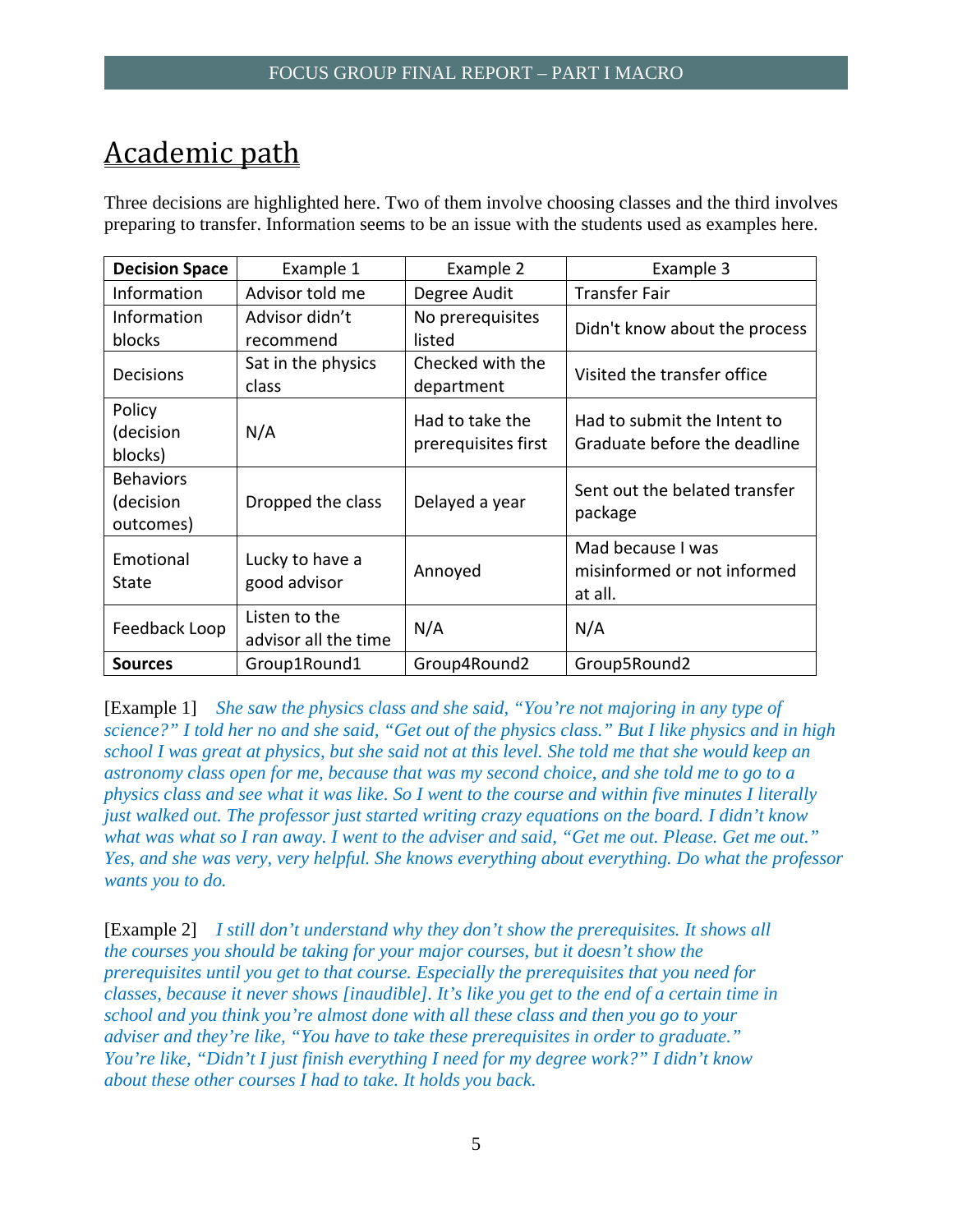[Example 3] *I went to the transfer office and spoke to Jose. I sat down with him, but I wasn't aware that the transfer cutoff was September 21st. I went September 23rd and I missed the deadline by two days. Jose said to just put in the transfer package for Hunter and Lehman for spring to see if they will still accept it even though it is a couple of days late, so I'm praying for that... I got helped out pretty good but I was just mad that I didn't know about the September 21st cutoff date. I'm real OCD when it comes to timeframes. Then I didn't even know about the intent to graduate thing. Nobody was telling me any of this. So I found out last minute about doing the intent to graduate, this is my last semester, you know. So I felt like I was misinformed or not informed at all.* 

### Support communities

Clubs, ASAP and information fairs come up in these student expressions. The decisions center on finding ways to become connected to LaGuardia, especially getting help with classes and taking the right classes.

| <b>Decision Space</b>                      | Example 1                                                           | Example 2                                                      | Example 3                                                | Example 4                                                                    |
|--------------------------------------------|---------------------------------------------------------------------|----------------------------------------------------------------|----------------------------------------------------------|------------------------------------------------------------------------------|
| Information                                | Friends told<br>me                                                  | N/A                                                            | Professor<br>introduced;<br>several friends<br>are going | N/A                                                                          |
| Information<br>blocks                      | N/A                                                                 | I thought I could<br>dropped the classes<br>and register later | N/A                                                      | I was transferred<br>from BMCC and<br>didn't know<br>much about<br>LaGuardia |
| <b>Decisions</b>                           | Joined a club<br>to help with<br>coursework<br>and financial<br>aid | Consulted advisor                                              | Went to the<br>Finance club                              | Attended the<br>fairs                                                        |
| Policy (decision<br>blocks)                | N/A                                                                 | N/A                                                            | N/A                                                      |                                                                              |
| <b>Behaviors</b><br>(decision<br>outcomes) | Joined the<br>Chinese club                                          | Took some courses<br>that I needed to                          | N/A                                                      | N/A                                                                          |
| <b>Emotional State</b>                     | Strong sense<br>of belonging                                        | ASAP helped me to<br>stay in school and to<br>progress         | The club is<br>good for<br>learning                      | Felt more<br>integrated                                                      |
| Feedback Loop                              | <b>Took</b><br>leadership role<br>in the club                       | Highly recommended<br>ASAP to other<br>students                | N/A                                                      | My old school<br>didn't have<br>those fairs.                                 |
| <b>Sources</b>                             | Group6Round1                                                        | Group2Round2                                                   | Group2Round2                                             | Group3Round1                                                                 |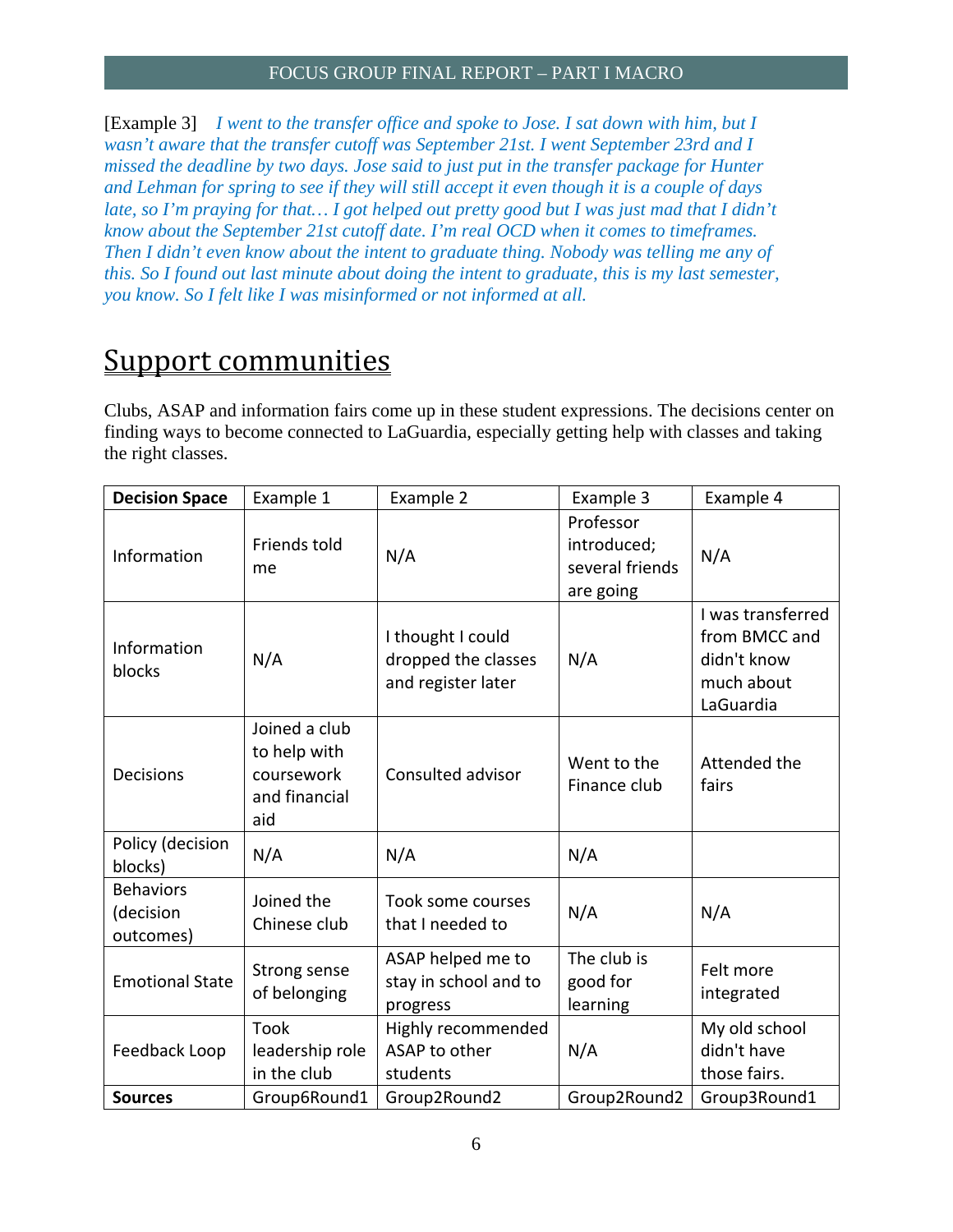[Example 1] *Yes, I joined clubs and I am leader right now in the Chinese Student Club. From my friends because Chinese Club help you. Like financial aid. In the first year and the first semester [inaudible] a lot of problems. I don't know how to apply the financial aid and how much I need. Yeah. And I have transfer problem. They know that. We have tutor in the club on Wednesday and Friday and Friday is [inaudible] people [inaudible] other schools. Anything they can help us with. Like homework or some problem you have in the school.* 

 [Example 2] *My adviser is Iola and she is very helpful. Last year I had a crisis and I dropped all of classes a couple of days before school started, thinking I could go back and register for classes. No! It was this year. So I dropped all the classes [inaudible] and she was just like, "Oh no you don't." And then she told me to go to the [inaudible] and I was able to go back and get some classes that I needed. I make my own connections. I stay in touch with my teachers. ASAP is good. Even I refer some friends. Some people [inaudible] ASAP because of me. I advocate for them to go there.* 

[Example 3] *They have a financial club here, but I'm not a part of it. I just go sometimes. Some friends are part of the club, so I just go with them. It is something that will help you very much how to manage your finances and stuff like that. It's good for learning.* 

[Example 4] *The fairs. I went to a job fair and an advising fair. I have a bunch of papers and if one day I need it, I know where to go exactly. So that helped me a lot. When I used to go to BMCC I would go take class and go home, but anytime I need help, I didn't know where to go. Here I feel more integrated. I know where to go. I know who to talk to. If I need help I know how to find it.* 

### Measuring progress

In these excerpts students talk about how they measure progress, especially what works and doesn't work. These students reflect on their first year seminar experience, e-portfolio and the usefulness of the college catalog.

| <b>Decision Space</b>    | Example 1                                                                       | Example 2                                               | Example 3                  |
|--------------------------|---------------------------------------------------------------------------------|---------------------------------------------------------|----------------------------|
| Information              | <b>First Year Seminar</b>                                                       | <b>First Year</b>                                       | <b>First Year</b>          |
|                          |                                                                                 | Seminar                                                 | Seminar                    |
| Information blocks       | was told that the<br>progress from when<br>you started to when<br>you graduate. | N/A                                                     | Need guidance              |
| Decisions                | Used E-portfolio                                                                | Used E-portfolio                                        | Bought a course<br>catalog |
| Policy (decision blocks) | N/A                                                                             | Everything on E-<br>portfolio belongs<br>to the college |                            |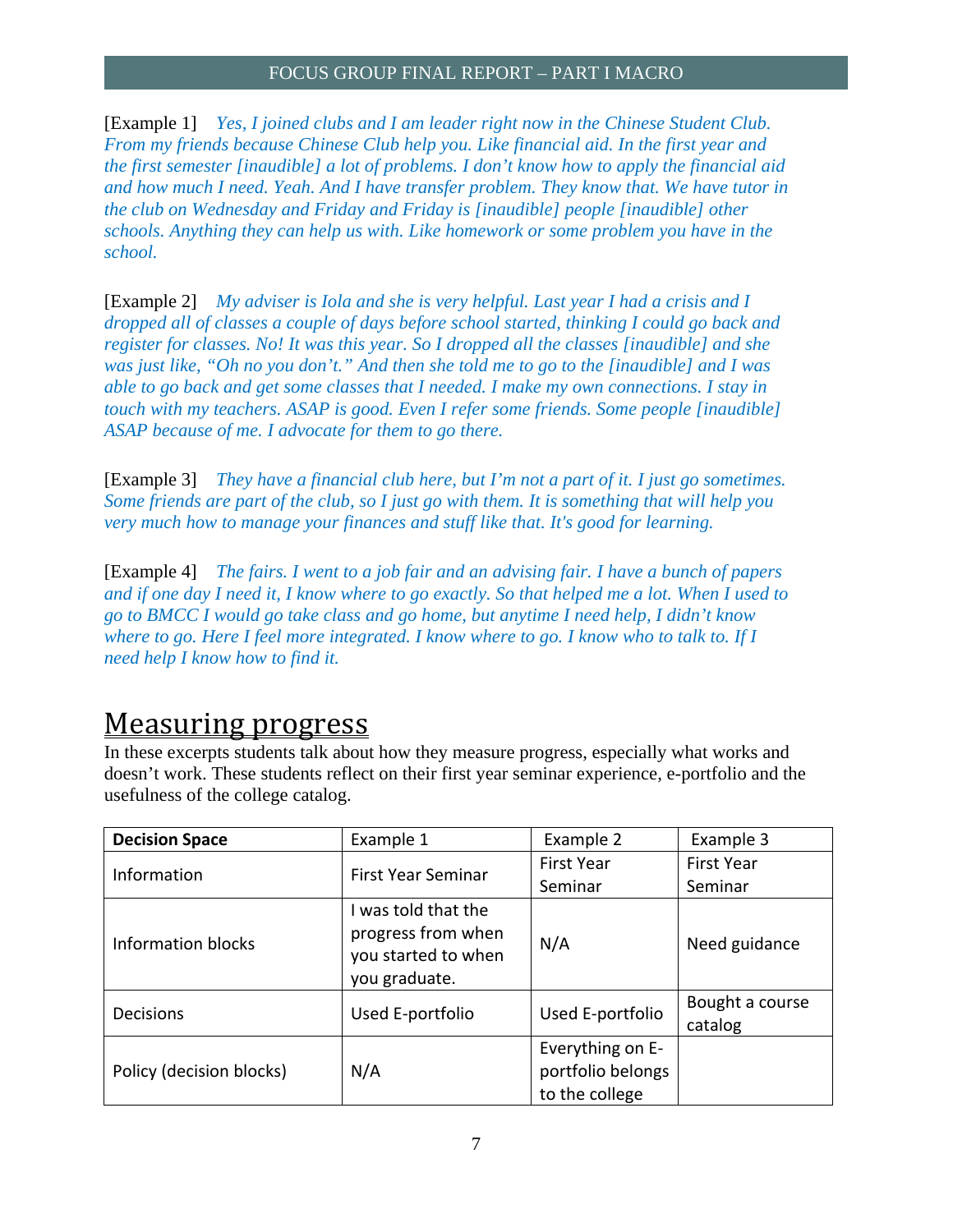|                                         |                              | (according to a<br>professor)               |                                                                  |
|-----------------------------------------|------------------------------|---------------------------------------------|------------------------------------------------------------------|
| <b>Behaviors (decision</b><br>outcomes) | Barely used it ever<br>since | Stopped using E-<br>portfolio               | Used the course<br>catalog to<br>monitor<br>academic<br>progress |
| <b>Emotional State</b>                  | Annoyed                      | Misinformed by<br>the First Year<br>Seminar | Well-informed                                                    |
| Feedback Loop                           | N/A                          | N/A                                         | Recommended<br>the book to other<br>students                     |
| <b>Sources</b>                          | Group3Round1                 | Group6Round2                                | Group3Round1                                                     |

 [Example 1] *Our professors tell us [E-portfolio] it's the progress from when you started to when you graduate. But I don't see it like that. I already took the class, so why do I have to take it again? I think it's just another requirement for college. And I already took it, so I don't know why I have to take it again. That one hour studio I could be, you know, yeah. It's Annoying.* 

[Example 2] *For studying for my First Year Seminar class there is a book. I got the book from the E building and it was like an early start book. I recommend that everybody should get one of those. It was like a course catalog, what courses you need to take and what you gotta do and your credits and how you can keep on task. Yes. I bought the book and I use it a lot and so far it helped me.* 

 [Example 3] *You don't own it. [Inaudible] researcher wrote some medical stuff and you found something and you post it on E-Portfolio and then the professor published it, he has—the college has the full right to own whatever you posted.* 

# College feasibility

In these excerpts students talk about the decision to apply for financial aid, to apply for loans and getting help requesting documentation. The word "confused" appears several times.

| <b>Decision Space</b> | Example 1                        | Example 2                       | Example 3                                   |
|-----------------------|----------------------------------|---------------------------------|---------------------------------------------|
| Information           | <b>Financial Office</b>          | <b>Financial Office</b>         | N/A                                         |
| Information blocks    | Didn't know about<br>the options | N/A                             | Nobody knows<br>where the fax<br>machine is |
| <b>Decisions</b>      | Applied for<br>financial aid     | Applied for<br>subsidized loans | Asked around                                |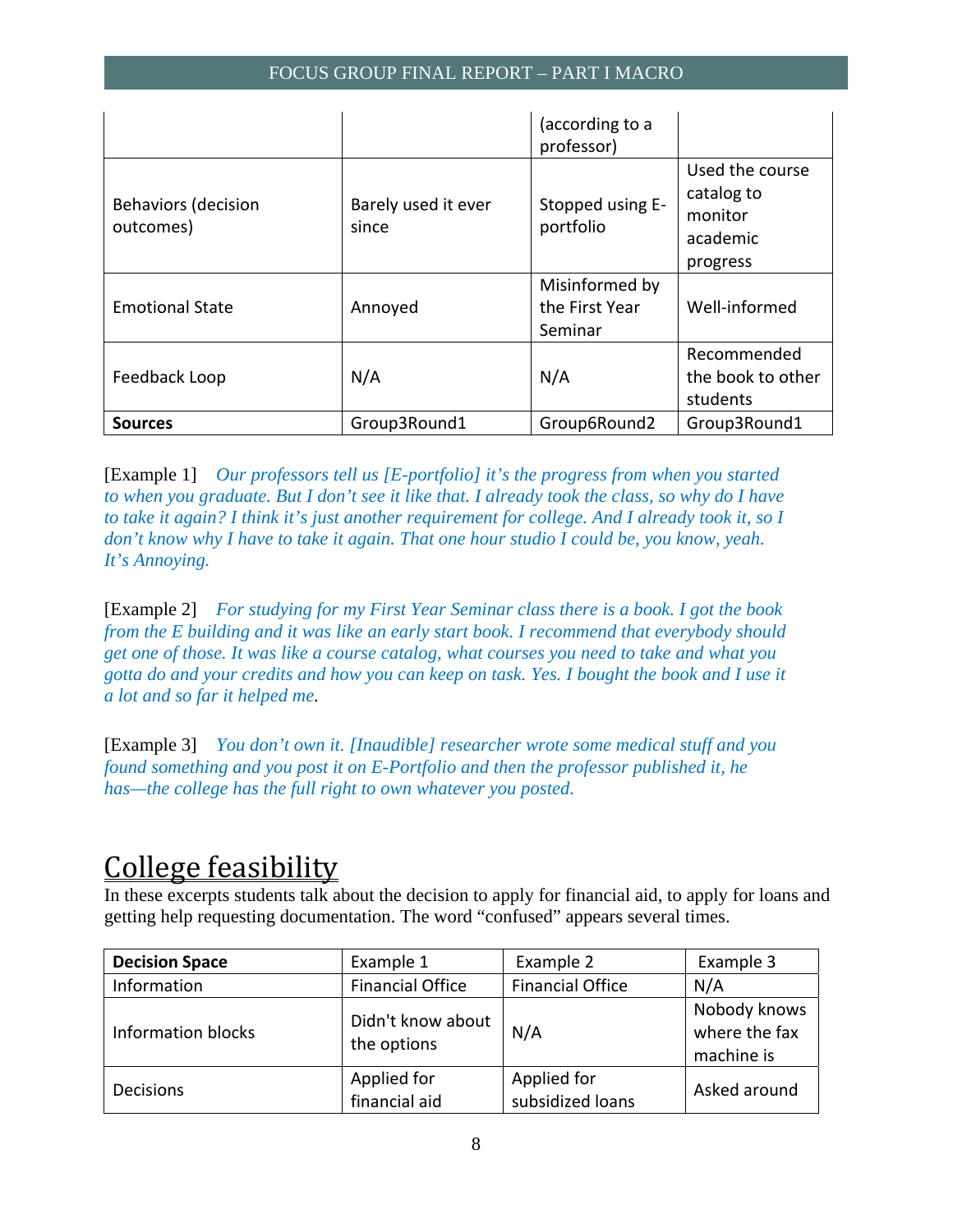| Policy (decision blocks)                | My mom makes<br>too much money<br>for me to apply for<br>financial aid   | Need GPA for the<br>application, but<br>freshman doesn't<br>have GPA record. | N/A          |
|-----------------------------------------|--------------------------------------------------------------------------|------------------------------------------------------------------------------|--------------|
| <b>Behaviors (decision</b><br>outcomes) | Paid out of pocket                                                       | Paid my own                                                                  | N/A          |
| <b>Emotional State</b>                  | Confused. I wish<br>someone would<br>have told me this<br>is what it is. | Annoyed                                                                      | Confused     |
| Feedback Loop                           | N/A                                                                      | N/A                                                                          | N/A          |
| <b>Sources</b>                          | Group4Round2                                                             | Group4Round2                                                                 | Group4Round2 |

 [Example 1] *I don't have financial aid just because when I filled out the FASFA they said my mom makes too much money. That's why it was a big issue for me when I wanted to go away. I never had any resources of anybody telling me that there were other options for me. They said she makes too much money for me to qualify. I went to the financial aid office. At first my program, they didn't give me my first portion of my stipend, so my grandma had to pay out of pocket for the first session. I tried to do work/study. I handed in the papers and everything. No one contacted me. Even if it was a yes or a no, I would still have appreciated a call or email. I'm not sure what the requirements are for work/study.* 

 [Example 2] *When I applied for the subsidized loan the class had already started, so I had to pay on my own. And then they would refund it back. So I had to arrange for money to pay for my tuition first and then when I got back the refund later I repaid that. When I applied in September—it was mid-October that I got it. Yeah, it was half of what the subsidized loan was. Yeah, the lady said I could apply for the Foundation Scholarship, but since it was my first semester I didn't exactly know my GPA, it didn't pop up on my CUNY portal. So I was just going to wait it out until I could see. They didn't tell me about any other options other than the Foundation.* 

[Example 3] *It's hard to figure stuff out when no one knows where anything is at. Staff. I was looking for a fax machine, but no one knew where a fax machine is. So I asked one of the security guards. He told me to go to student life and there was a fax machine in there and the guy in there helped me fax my mom. Every time I ask they tell me there is no fax service. They also said there is one in this building, like in the basement, but I couldn't find it.* 

### Career services

Students talking about this area discussed their decisions to look for a job, prepare for an internship and participate in a training program. Although these decisions seem similar, the decision paths taken by the three students were very different.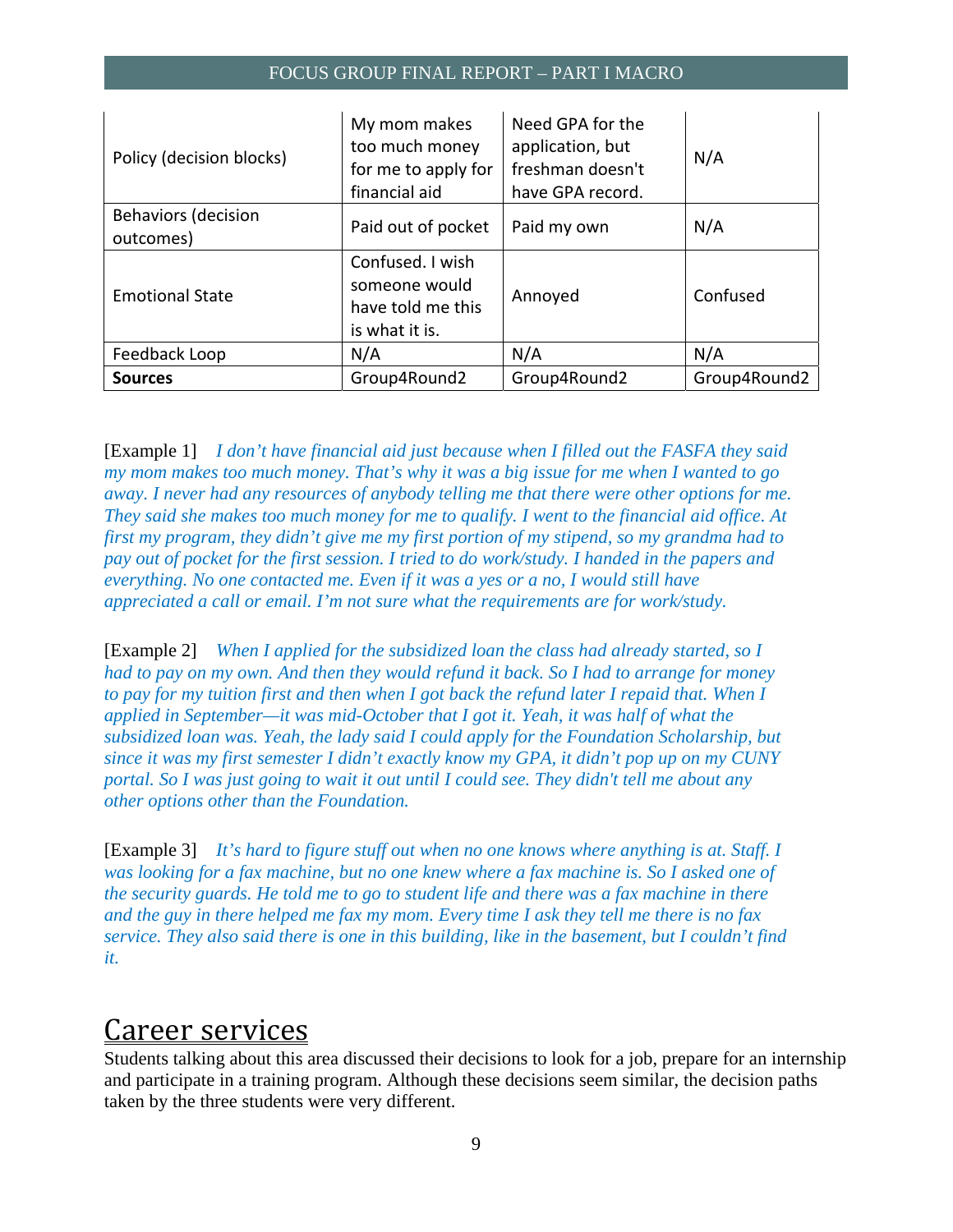| <b>Decision Space</b>                   | Example 1                                                                          | Example 2                                                                             | Example 3                                                                                    |
|-----------------------------------------|------------------------------------------------------------------------------------|---------------------------------------------------------------------------------------|----------------------------------------------------------------------------------------------|
| Information                             | Online job search                                                                  | N/A                                                                                   | Accounting<br>professor told<br>me                                                           |
| <b>Information blocks</b>               | I didn't know the<br>job qualifications                                            | I didn't know the<br>requirement of doing<br>an internship                            | N/A                                                                                          |
| Decisions                               | Visit the career<br>development<br>office                                          | Went to four offices                                                                  | Participant an<br>accounting<br>training<br>program                                          |
| Policy (decision blocks)                | Job qualification<br>requires Social<br>Work major, not<br><b>Criminal Justice</b> | International<br>students need to<br>meet certain<br>requirements but<br>nobody knows | <b>This</b><br>certification is<br>a required<br>qualification<br>for some<br>insurance jobs |
| <b>Behaviors (decision</b><br>outcomes) | Switch major                                                                       | Gave up                                                                               | Obtained the<br>certification                                                                |
| <b>Emotional State</b>                  | Career<br>Development<br>changed my life<br>in a good way                          | Confused                                                                              | Helpful for job<br>search                                                                    |
| Feedback Loop                           |                                                                                    | N/A                                                                                   | N/A                                                                                          |
| <b>Sources</b>                          | Group5Round2                                                                       | Group3Round1                                                                          | Group2Round2                                                                                 |

[Example 1] *I was in the military, so when I came here I just decided to do criminal justice because it was the most—it is like basically the same thing. Like police and stuff. I thought with a bachelor's degree I would be eligible for most jobs, as far as, federal, state, and city. What I really want to do is be a substance abuse counselor. I can't do that with a criminal justice degree. All of the jobs that I am looking at you need a master's in social work. So I decided to switch to social work.* 

*At first, I would look online and see certain jobs, like Nassau County was hiring for substance abuse counselors, but then I went to the Career Development Office here and I sat down with Brian Caba. He started showing me the job qualifications for substance abuse manager and counseling, and stuff like that, they were all master's. That's when I knew I needed to kick in gear. I thought I would just need a bachelor's. It isn't a big deal, just a little bit more school.* 

 [Example 2] *Internships. I had a question a couple of weeks ago and I had to go to four different offices and I ended up with four different answers and I still don't know the*